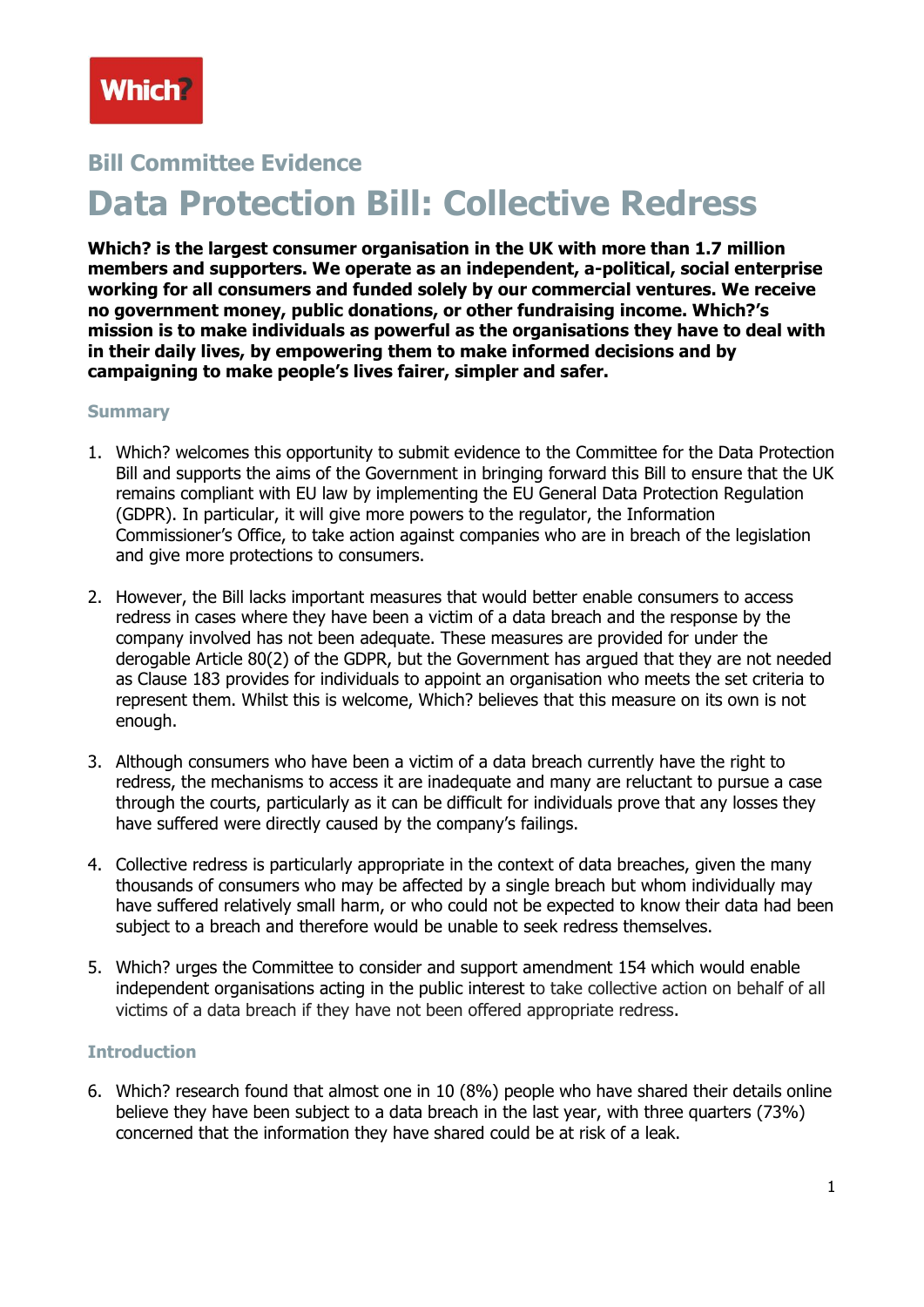# **Which**

- 7. Although consumers who have been a victim of a data breach currently have the right to redress, existing mechanisms to access it are inadequate, forcing individuals to go through the courts if the offer made by the company is poor. Many people are reluctant to become embroiled in a potentially lengthy and costly legal process, which may not be proportionate to the loss or the appropriate remedy, and it is often difficult for victims to obtain the evidence they need to demonstrate that the company's systems and processes were not sufficient.
- 8. Equally, it can be difficult for individual consumers to prove that any losses they have suffered were directly caused by the company's failings. The burden rests on the consumer to evidence these points – a challenging and sometimes impossible task.
- 9. Contained in the GDPR is the provision under Article 80(2) to allow for independent organisations acting in the public interest to bring collective redress actions on behalf of consumers for breaches of data protection rules. However, this mechanism has not been included in the Bill.
- 10. The Information Commissioner's Office has stated its support for the introduction of a collective redress mechanism, as set out in Article 80(2). The ICO highlights that there are circumstances where data subjects may not necessarily be aware of what data about them is held by organisations, and more importantly what is being done with it. In such instances data subjects could not be expected to know whether and how they could exercise their rights under data protection law.

## **The need for collective redress**

- 11. Introducing Article 80(2) of the GDPR into UK legislation would enable an independent organisation to seek on behalf of all affected consumers, without those consumers each having to bring – or appoint a representative body to bring - an individual case against the company involved. It also has significant advantages in respect of costs and court time, and provides finality of liability for businesses since all claims are dealt with at once. A properly implemented redress system would ensure that where infringements have occurred, consumers who have been affected receive redress effectively – which need not be financial in every case – being obtained promptly by most consumers.
- 12. It would also prevent future infringements by creating a deterrent effect, and a significant incentive for businesses to improve their processes, systems and customer service in order to comply with important data protection measures. Companies that behave appropriately and meet their obligations, including by treating their customers fairly when things go wrong, have absolutely nothing to fear and much to gain from an effective redress regime.
- 13. Despite the Government indicating<sup>1</sup> that the Bill would make it easier for "actions to be brought on behalf of similarly affected individuals by a representative entity (e.g. ombudsman, consumers or civil society bodies)" the Bill does not currently contain sufficient provisions to enable collective redress for victims of data breaches.
- 14. Clause 183 of the Bill allows an individual consumer to effectively 'opt-in' to a claim, giving them the right to authorise a body or organisation to exercise its data subject's rights. This implements Article 80(1) of the GDPR. However, this does not go far enough on its own. It

<sup>&</sup>lt;u>.</u>  $1$  A New Data Protection Bill: Our Planned Reforms. DCMS, Statement of Intent, 7 August 2017

https://www.gov.uk/government/uploads/system/uploads/attachment\_data/file/635900/2017-08-07\_DP\_Bill\_-\_Statement\_of\_Intent.pdf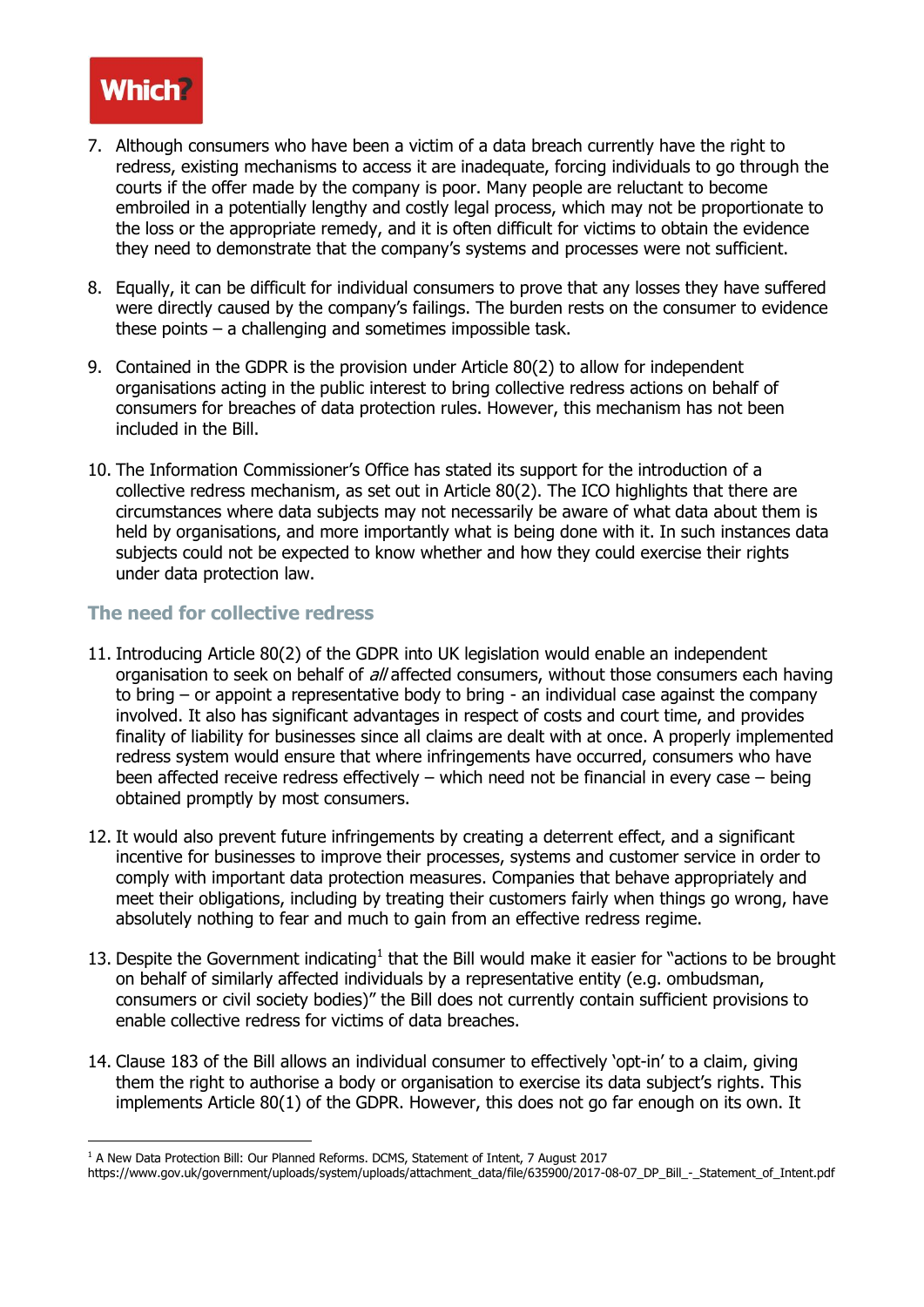

presupposes that affected consumers are aware their data has been breached, that they know their right to appoint a representative body and that they see the value in expending time on such an appointment in circumstances where the loss may be small.

- 15. Collective redress is particularly appropriate in the context of data breaches, given the many thousands of consumers who may be affected by a single breach but whom individually may have suffered relatively small harm, or who could not be expected to know their data had been subject to a breach and therefore would be unable to seek redress themselves.
- 16. Which? also has experience of where the 'opt-in' type model proposed in Article 80(1) has posed challenges when seeking redress for consumers. Through the Competition Act 1998, the UK introduced representative collective actions in the competition law sphere, on an opt-in basis. Which? was the only designated representative who could bring actions on behalf of consumers. Using its designation, Which? brought a collective action against JJB Sports for their role in fixing the price of replica football shirts. The opt-in model presented significant administrative and evidential difficulties.

## **The impact on business and safeguards to prevent inappropriate use**

- 17. Which? recognises that careful thought must be given to the way any new collective redress mechanism is structured. Which? envisages a proportionate and effective system of collective redress that incorporates appropriate safeguards to ensure the system works in the interests of consumers, companies and the courts alike. Indeed, any collective actions regime would exist within the UK's wider civil justice system. This means that existing safeguards within our procedural framework can be retained, and new ones can be introduced, to ensure any collective redress mechanism is proportionate and effective.
- 18. Existing safeguards within our procedural framework include the facts that, in contrast to the situation in the US where compensation is determined by juries who can award punitive damages, in the UK the amount of compensation would be determined by a court or specialist tribunal and there is no provision for punitive damages (as opposed to compensatory damages) in UK consumer law. In addition, while each party pays their own costs in the US regime, the loser pays the other side's costs in the UK. In practice, this is a powerful deterrent to unmeritorious cases.
- 19. The regime under the Consumer Rights Act 2015 provides one example of how new procedural safeguards may be introduced to ensure only meritorious cases proceed in the UK. In contrast to the US, contingency fees for lawyers are banned under the Act. In addition, the Act prescribes a process for the specialist Competition Appeal Tribunal to "certify" actions at the outset, which prevents unmeritorious cases from being taken forward.
- 20. However, this only applies to infringements of competition law, and few cases have been brought since its introduction. Indeed, the first two opt-out collective actions for breaches of competition law considered by the Competition Appeal Tribunal for certification, and neither claim was allowed to proceed.
- 21. In other areas, including data protection, few options exist for pooling claims together, and those that do exist are only available in very narrow (and thus rare) factual circumstances,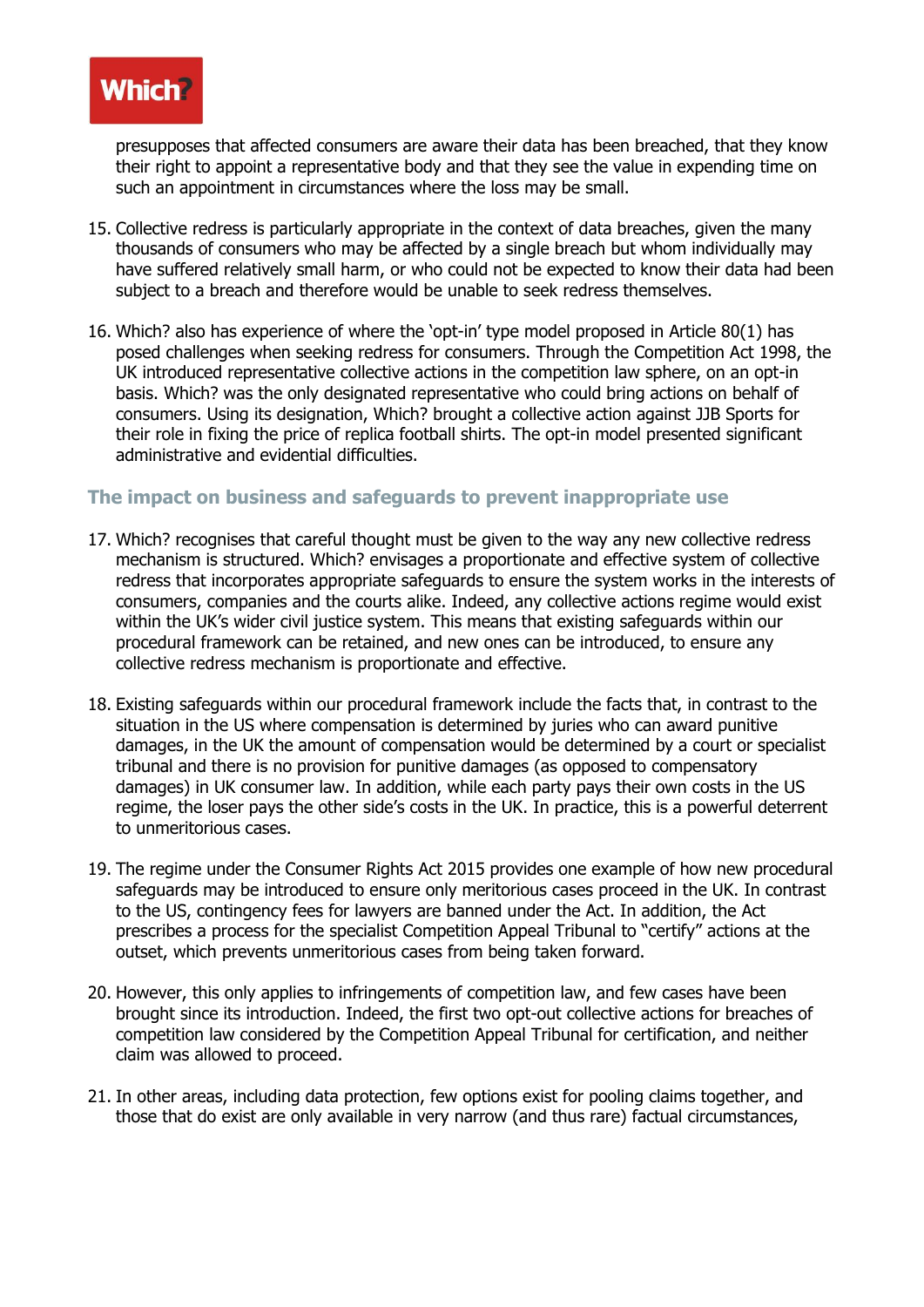

often not applicable to consumer claims. $<sup>2</sup>$  The consequence is that there are many instances</sup> where large groups of consumers who have suffered the same kind of harm cannot get effective redress. Data breach cases are arguably a better fit for this type of redress than cases brought under the CRA.

- 22. It has been argued that the introduction of collective redress for victims of data breaches should be delayed until further competition law cases have been tested. However, waiting for more competition law cases to be brought before the courts will simply mean that victims of data breaches will continue to be left without an appropriate mechanism to access redress where companies fail to provide it.
- 23. The Government has tabled amendments to the Bill that give order making powers to introduce 80(2) if the case for its need is proven following a two year review of the effectiveness of 80(1). However, in developing the redress regime for breaches of competition law, the Government has already taken action in light of the challenges to an opt-in model.
- 24. In most case where collective redress would be needed, there is likely to be relatively small levels of harm to each individual consumer. In these cases the appropriate redress may be similar to the steps we have seen taken by Equifax following their recent data breach - to offer identity or credit monitoring - or it may even be as simple as giving consumers the right to leave their contact penalty free. Introducing Article 80(2) would not stop responsible companies from taking timely actions to put things right following a data breach.
- 25. The GDPR is also specific about the type of organisations able to take cases on behalf of consumers through both Article 80(1) and Article 80(2). Organisations wishing to represent consumers must meet the criteria as set out by Clause 183 (3) and (4) of the Data Protection Bill. Only not for profit organisations who are acting in the public interest, and who actively work in the area of the protection of data subjects' rights, would qualify to take a case under and the case itself would have to have prima facie merit, namely where a data breach has occurred and the company responsible for protecting consumer's data has not offered appropriate redress. Any organisation wishing to take action would therefore have to demonstrate that not only did it meet the criteria to act of consumers behalf but that they had an appropriate case.

#### **Conclusion**

- 26. Whilst the measures set out in the Bill under Clause 183 are welcome, Which? believes that this does not go far enough on its own. A collective redress mechanism, as set out under Article 80(2) of the GDPR, is required to ensure that all victims of a data breach are easily able to access appropriate redress in cases where the company at fault fails to provide it.
- 27. We urge the Committee to support amendment 154 which would enable independent organisations acting in the public interest to take collective action on behalf of all victims of a data breach.

For more information, contact Vanessa Furey on 020 7770 7325 or vanessa.furey@which.co.uk Which?, 2 Marylebone Road, London NW1 4DF March 2018

<sup>&</sup>lt;u>.</u> <sup>2</sup> Options include seeking a Group Litigation Order or bringing a representative action under Rule 19.6 of the Civil Procedure Rules. Neither of these options have proved effective for the vast majority of consumer claims.